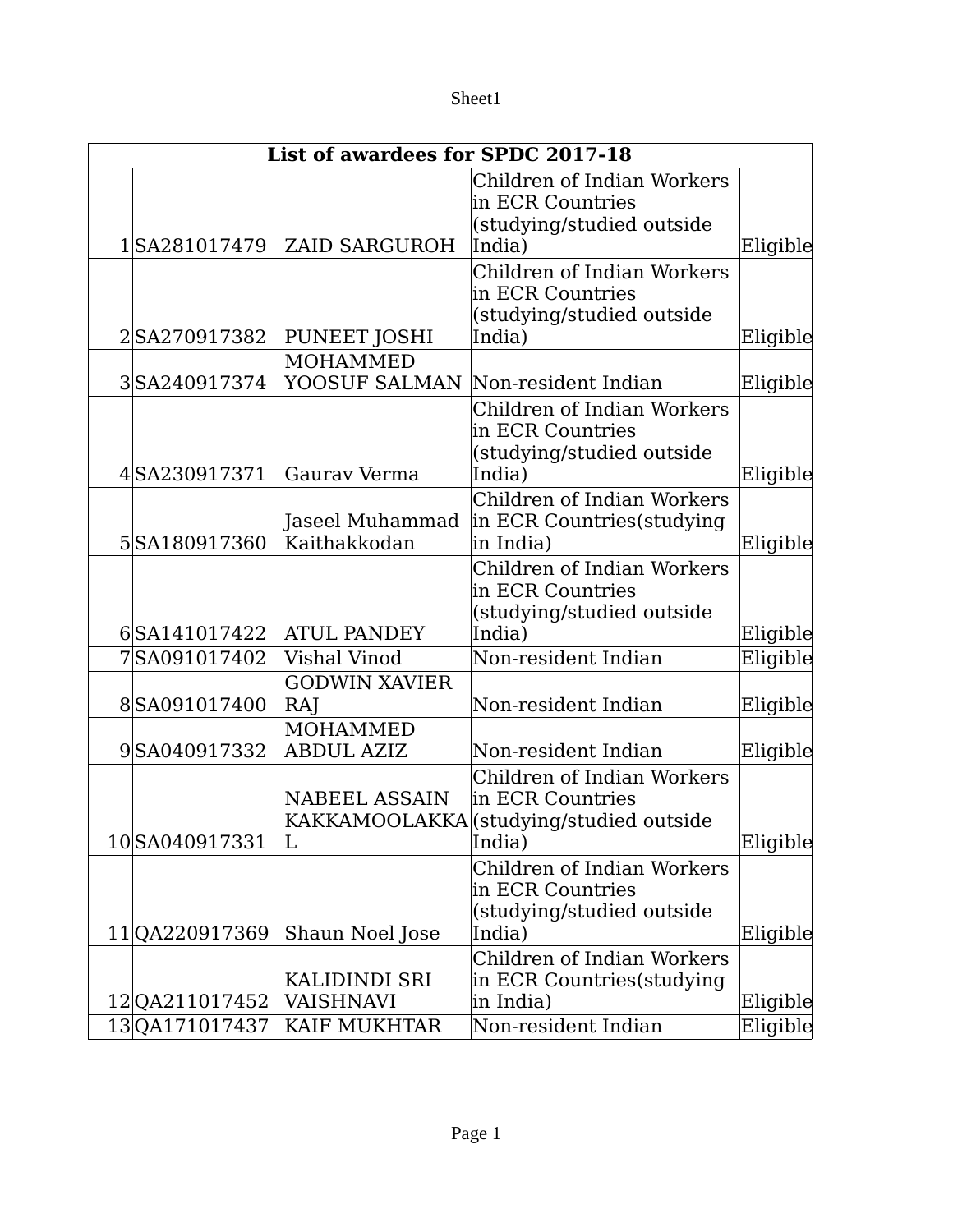|                         |                                  | Children of Indian Workers                         |          |
|-------------------------|----------------------------------|----------------------------------------------------|----------|
|                         | Nandana                          | in ECR Countries                                   |          |
|                         |                                  | OdayammadathuM (studying/studied outside           |          |
| 14 QA161017434          | alethu Veedu                     | India)                                             | Eligible |
|                         | <b>PRANAV</b>                    |                                                    |          |
| 15 QA161017430          | DHINGRA                          | Non-resident Indian                                | Eligible |
|                         |                                  | Children of Indian Workers                         |          |
|                         |                                  | in ECR Countries                                   |          |
|                         |                                  | (studying/studied outside                          |          |
| 16QA091017403           | <b>SARAVIND</b>                  | India)                                             | Eligible |
|                         |                                  | <b>Children of Indian Workers</b>                  |          |
|                         |                                  | in ECR Countries                                   |          |
|                         |                                  | (studying/studied outside                          |          |
|                         | 17 OM310717275   Vivek Ketan Lad | India)                                             | Eligible |
|                         |                                  | <b>Children of Indian Workers</b>                  |          |
|                         |                                  | in ECR Countries                                   |          |
|                         | 18 OM 301017488 Clan Aby Philip  | (studying/studied outside<br>India)                | Eligible |
|                         |                                  | Children of Indian Workers                         |          |
|                         |                                  | in ECR Countries                                   |          |
|                         | Shivani Rajeev                   | (studying/studied outside                          |          |
| 19 OM 260917377 Nair    |                                  | India)                                             | Eligible |
|                         |                                  | <b>Children of Indian Workers</b>                  |          |
|                         |                                  | in ECR Countries                                   |          |
|                         |                                  | (studying/studied outside                          |          |
|                         | 20 OM 250817314 RIBIN GEORGE     | India)                                             | Eligible |
|                         |                                  | Children of Indian Workers                         |          |
|                         |                                  | in ECR Countries                                   |          |
|                         | Raunak Srikant                   | (studying/studied outside                          |          |
| 21 OM 240817311 Mokhasi |                                  | India)                                             | Eligible |
|                         |                                  |                                                    |          |
|                         |                                  | 22 OM240817308  SNEHAA GANESH  Non-resident Indian | Eligible |
|                         | <b>SAAD UR</b>                   |                                                    |          |
| 23 OM 230917370 RAHMAN  |                                  | Non-resident Indian                                | Eligible |
|                         |                                  | Children of Indian Workers                         |          |
|                         |                                  | in ECR Countries                                   |          |
|                         | MOHAMMED                         | (studying/studied outside                          |          |
|                         | 24 OM200917363 AFNAN SHAIKH      | India)                                             | Eligible |
|                         |                                  | Children of Indian Workers                         |          |
|                         |                                  | in ECR Countries                                   |          |
|                         |                                  | (studying/studied outside                          |          |
|                         | 25 OM200917361 ADITYA SUNIL      | India)                                             | Eligible |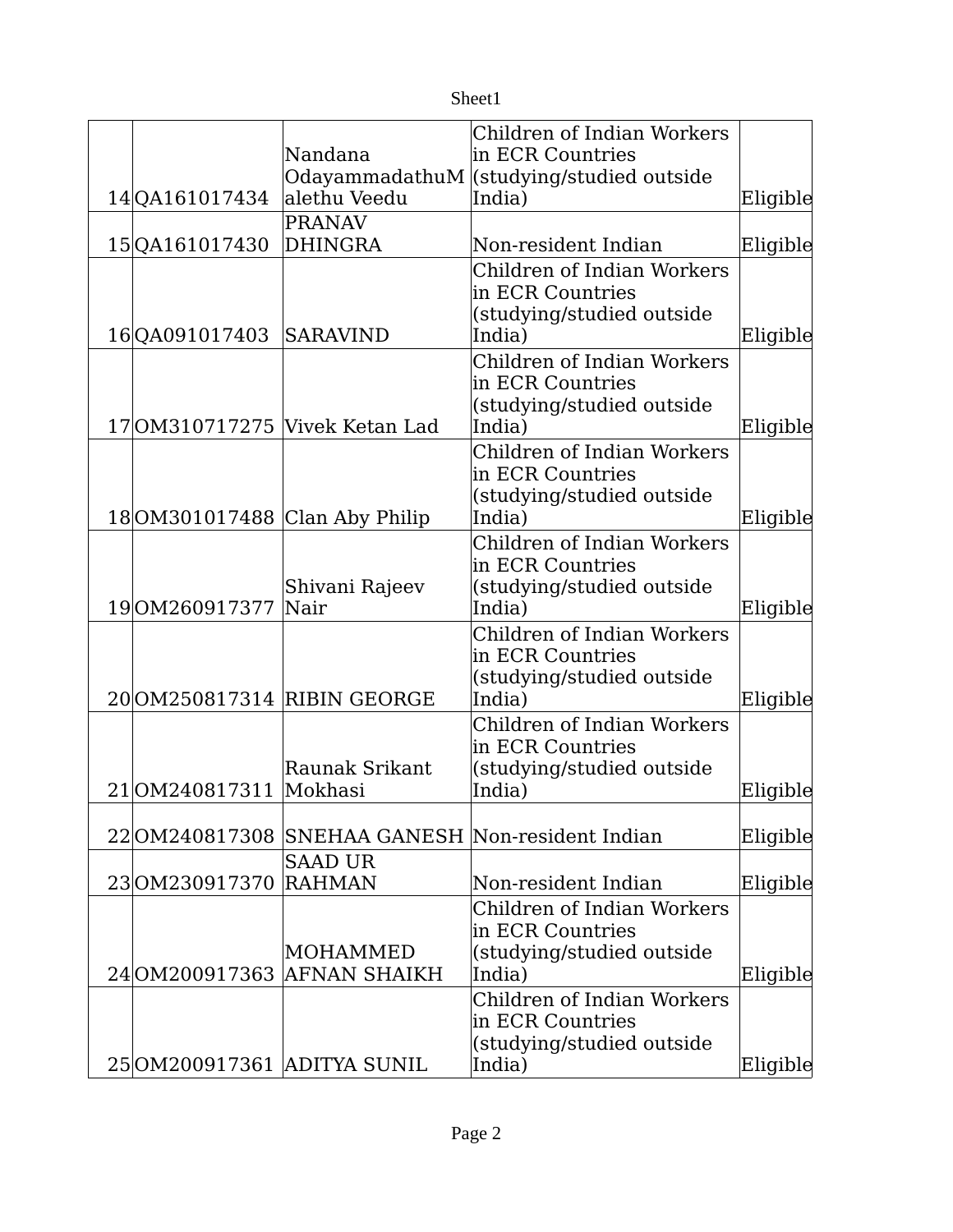26 OM171017443 Eligible Cheriyan 27 OM150917348 Kenneth Vaz Non-resident Indian Eligible 28 OM140817289 Varughese India) Eligible 29|OM131117526 |Wadjikar |Non-resident Indian |Eligible 30 OM130817288 Mohammed Abdul Non-resident Indian Eligible 31 OM130817286 Eligible MISTRY 32 OM111017411 Eligible Abraham 33 OM101017407 ANUPRIYA GOPAL India) Eligible 34 OM080917336 Eligible PILLAI 35 OM030917327 SHUBH AGRAWAL Eligible India) 36 OM010817276 Non-resident Indian Eligible Rafiq 37 NP261017466 Raunak Agarwal Non-resident Indian Eligible 38 NP230917372 Mridul Saraf Non-resident Indian Eligible 39 NP220917365 Sachin Agrawal Non-resident Indian Eligible 40 NG250717266 MOHITA SHARMA Non-resident Indian Eligible 41 NG221017454 Chetan Sarda Non-resident Indian Eligible 42MY240817310 MATHESWARAN Non-resident Indian Eligible Johan John Children of Indian Workers in ECR Countries(studying in India) Varughese Chakkittadathu Varughese Children of Indian Workers in ECR Countries (studying/studied outside India) Abha Abhay Mughni Irfan MohammedAbdul DHRUV KISHORKUMAR Children of Indian Workers in ECR Countries (studying/studied outside India) Alstone Manuel Children of Indian Workers in ECR Countries (studying/studied outside India) Children of Indian Workers in ECR Countries (studying/studied outside India) ANUPAMA SURESHKUMAR Children of Indian Workers in ECR Countries (studying/studied outside India) Children of Indian Workers in ECR Countries (studying/studied outside Mohammed Rayan BHAGYASHREE MATHESWARAN

Sheet1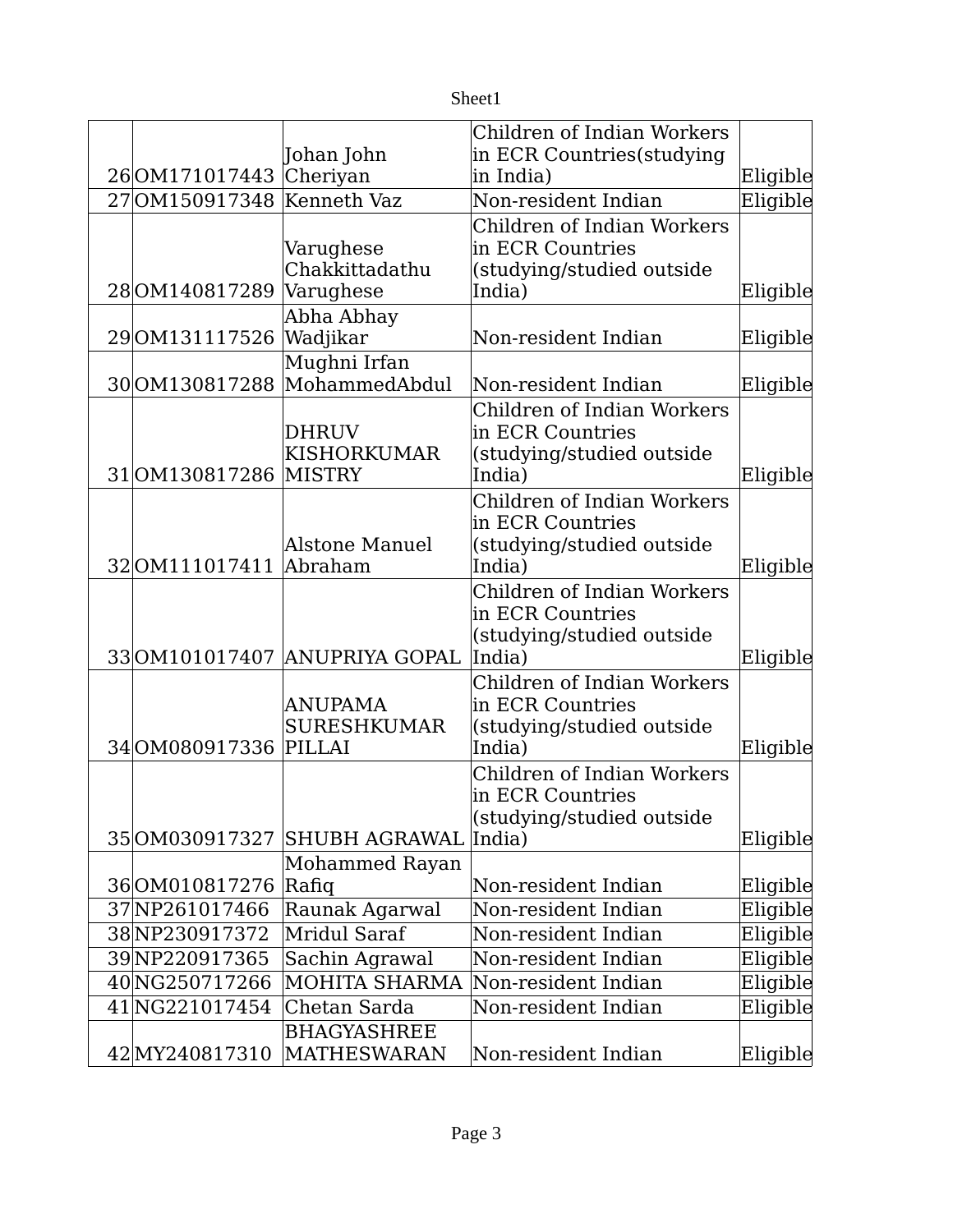|  | 43MY230717263     | <b>DIVEYAA</b><br><b>SIVAKUMAR</b>                               | Person of Indian Origin                                                                      | Eligible |
|--|-------------------|------------------------------------------------------------------|----------------------------------------------------------------------------------------------|----------|
|  |                   | <b>MOHAMMED</b>                                                  |                                                                                              |          |
|  | 44 MV280717273    | <b>ABDUL KHADAR</b>                                              | Non-resident Indian                                                                          | Eligible |
|  | 45LK290917392     | Krishanka<br>Ramakrishna                                         | Person of Indian Origin                                                                      | Eligible |
|  | 46LK130917342     | Kunakar<br>Shanmuganathan                                        | Person of Indian Origin                                                                      | Eligible |
|  | 47LK020917324     | KAVISHNA SEKAR                                                   | Person of Indian Origin                                                                      | Eligible |
|  | 48LK020917323     | <b>SASMITHAA</b><br><b>MANICKAM</b>                              | Person of Indian Origin                                                                      | Eligible |
|  | 49KW280917387     | <b>Shahid Nawaz</b><br>Khan                                      | <b>Children of Indian Workers</b><br>in ECR Countries<br>(studying/studied outside<br>India) | Eligible |
|  | 50 KW271017471    | Vanessa Emilia<br><b>Suares</b>                                  | Children of Indian Workers<br>in ECR Countries<br>(studying/studied outside<br>India)        | Eligible |
|  | 51 KW271017467    | Justin Ommen<br>Varghese                                         | Children of Indian Workers<br>in ECR Countries<br>(studying/studied outside<br>India)        | Eligible |
|  | 52 KW190717254    | Elrich Joshua<br>Miranda                                         | Non-resident Indian                                                                          | Eligible |
|  | 53KW160817295     | Adhav Mathialagan India)                                         | Children of Indian Workers<br>in ECR Countries<br>(studying/studied outside                  | Eligible |
|  |                   | 54 KW120917340 ASHWIN KUMAR                                      | Children of Indian Workers<br>in ECR Countries<br>(studying/studied outside<br>India)        | Eligible |
|  | 55 KW080917337    | ASHWIN ANIL<br><b>KUMAR</b>                                      | <b>Children of Indian Workers</b><br>in ECR Countries<br>(studying/studied outside<br>India) | Eligible |
|  | 56 IN 2709 1738 3 | Gautham Nambiar                                                  | Non-resident Indian                                                                          | Eligible |
|  | 57 IN200817300    | PANIKKAVEETTIL<br><b>MUHAMEDJABIR</b><br>MOHAMEDJASEE<br>M JABIR | Children of Indian Workers<br>in ECR Countries<br>(studying/studied outside<br>India)        | Eligible |
|  |                   |                                                                  |                                                                                              |          |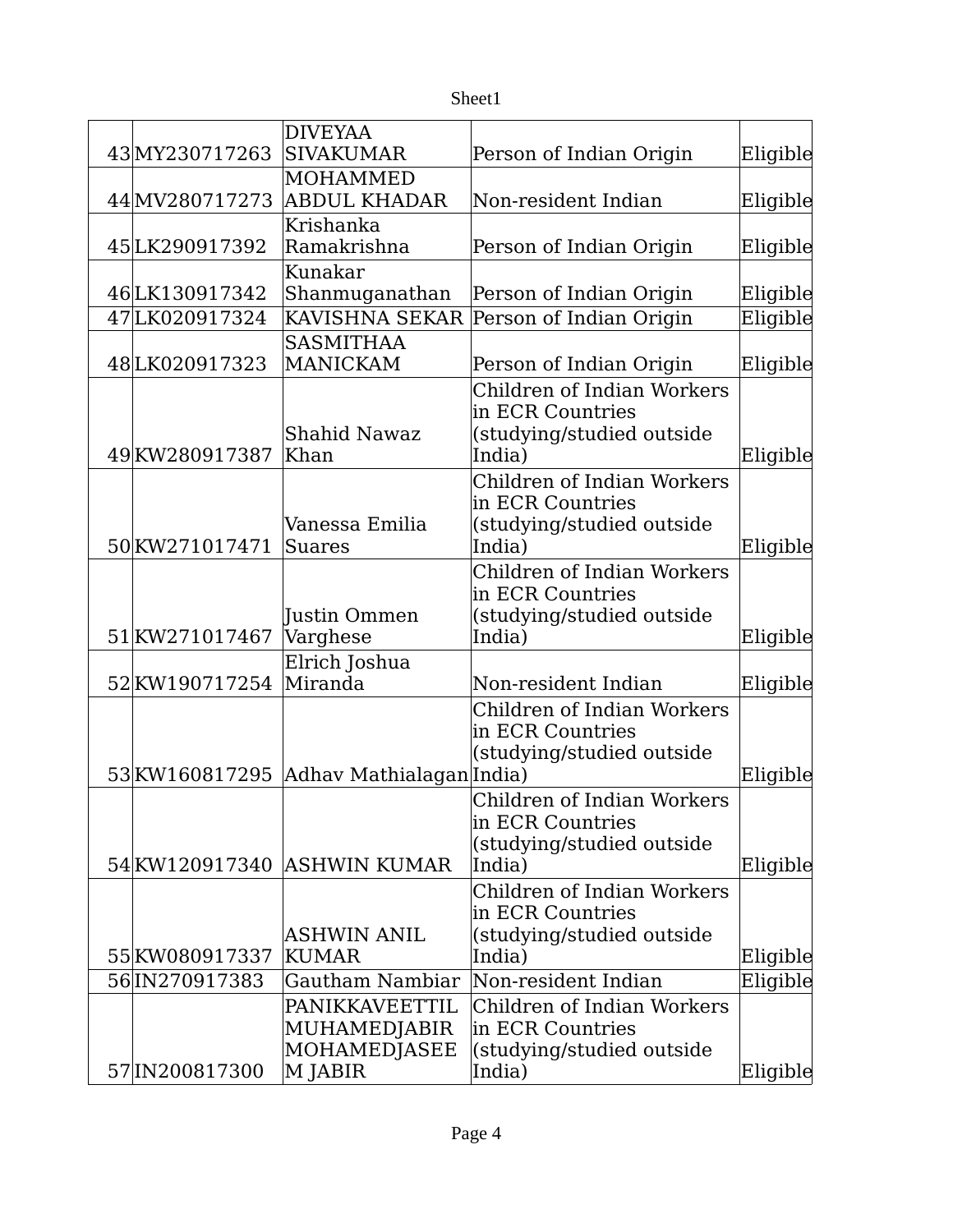|                   |                              | Sheet1                                                                                       |          |
|-------------------|------------------------------|----------------------------------------------------------------------------------------------|----------|
|                   | Vishesh Kumar                |                                                                                              |          |
| 58 IN 1910 17449  | Nowlotha                     | Person of Indian Origin                                                                      | Eligible |
|                   | MohammedFawaz                | Children of Indian Workers<br>in ECR Countries                                               |          |
| 59 IN 1609 1735 2 | Sharief                      | (studying/studied outside<br>India)                                                          | Eligible |
|                   |                              | Children of Indian Workers<br>in ECR Countries<br>(studying/studied outside                  |          |
| 60 IN 160817297   | PIYUSH SONI                  | India)                                                                                       | Eligible |
|                   | Edwin Shibu                  |                                                                                              |          |
| 61 IN 1310 17418  | Joseph                       | Non-resident Indian                                                                          | Eligible |
| 62 IN 130817284   | JOEL SHAJI                   | Non-resident Indian                                                                          | Eligible |
| 63 IN 1210 17414  | Milin Ann John               | Children of Indian Workers<br>in ECR Countries<br>(studying/studied outside<br>India)        | Eligible |
|                   |                              | <b>Children of Indian Workers</b><br>in ECR Countries<br>(studying/studied outside           |          |
| 64 IN 1210 17413  | Dinesh Balaji                | India)                                                                                       | Eligible |
| 65 ID 2409 17375  | VAISHNAV<br><b>CHATHAYIL</b> | <b>Children of Indian Workers</b><br>in ECR Countries<br>(studying/studied outside<br>India) | Eligible |
| 66 ID220717262    | ANMOL TRIPATHI               | Children of Indian Workers<br>in ECR Countries<br>(studying/studied outside<br>India)        | Eligible |
| 67 ID030917328    | Thomas Mathew                | Children of Indian Workers<br>in ECR Countries<br>(studying/studied outside<br>India)        | Eligible |
| 68BH271017474     | <b>Ricky Martin</b>          | Non-resident Indian                                                                          | Eligible |
| 69BH231017457     | <b>JATIN JAYADEEP</b>        | Non-resident Indian                                                                          | Eligible |
|                   |                              | Children of Indian Workers<br>in ECR Countries<br>(studying/studied outside                  |          |
| 70BH171017436     | Jagath Jeevan Sha            | India)                                                                                       | Eligible |
| 71BH090817283     |                              | TARUN THALIATH  Non-resident Indian                                                          | Eligible |
| 72BH050917334     | Nikhil Vaijanath<br>Hulle    | Non-resident Indian                                                                          | Eligible |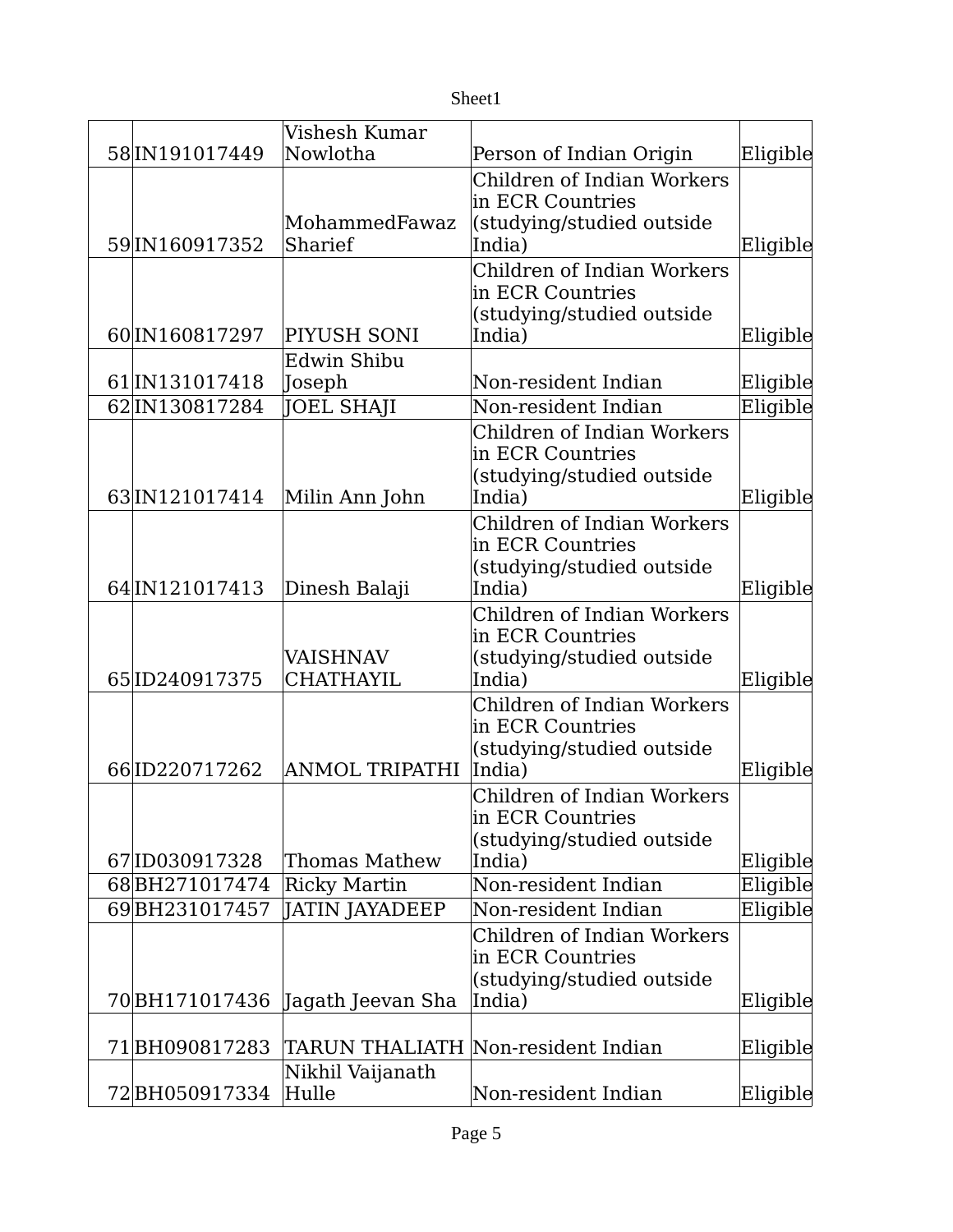| ۹T<br>ro<br>١ΠP |  |
|-----------------|--|
|                 |  |

|    |               | <b>DEVAN</b>              | Children of Indian Workers<br>in ECR Countries<br>(studying/studied outside |          |
|----|---------------|---------------------------|-----------------------------------------------------------------------------|----------|
|    | 73AE311017497 | <b>RAJENDRAN</b>          | India)                                                                      | Eligible |
|    |               |                           | Children of Indian Workers                                                  |          |
|    |               |                           | in ECR Countries                                                            |          |
|    |               | Syed Zuhayr               | (studying/studied outside                                                   |          |
|    | 74AE271017475 | Ahmed                     | India)                                                                      | Eligible |
|    |               | <b>SAHAL SHAJI</b>        |                                                                             |          |
|    | 75AE180817298 | MULLAPPILLY               | Non-resident Indian                                                         | Eligible |
|    |               |                           | Children of Indian Workers<br>in ECR Countries                              |          |
|    |               | SAJIDHUSSAIN              | (studying/studied outside                                                   |          |
|    | 76AE151017424 | <b>RAFIAHAMED</b>         | India)                                                                      | Eligible |
|    |               |                           | Children of Indian Workers                                                  |          |
|    |               |                           | in ECR Countries                                                            |          |
|    |               | <b>NIKHIL ANU</b>         | (studying/studied outside                                                   |          |
|    | 77AE131017417 | AYNICAL                   | India)                                                                      | Eligible |
|    |               |                           | Children of Indian Workers                                                  |          |
|    |               |                           | in ECR Countries                                                            |          |
|    |               | NIKHIL MALPE              | (studying/studied outside                                                   |          |
|    | 78AE121017415 | PAI                       | India)                                                                      | Eligible |
|    | 79AE030917326 | Aldus Babu<br>Thomas      | Non-resident Indian                                                         |          |
|    |               |                           |                                                                             | Eligible |
|    |               |                           | Children of Indian Workers<br>in ECR Countries                              |          |
|    |               | Aditi Rajesh              | (studying/studied outside                                                   |          |
|    | 80AE020917322 | Pandey                    | India)                                                                      | Eligible |
|    |               |                           | Children of Indian Workers                                                  |          |
|    |               |                           | in ECR Countries (studying                                                  |          |
| 81 |               | 220917368 Monish Kanna S  | in India)                                                                   | Eligible |
|    |               |                           | Children of Indian Workers                                                  |          |
|    |               |                           | in ECR Countries (studying                                                  |          |
| 82 |               | 141117527 SAJNA SALIM     | in India)                                                                   | Eligible |
|    |               |                           | Children of Indian Workers                                                  |          |
|    |               | Usama Hamid               | in ECR Countries (studying                                                  |          |
| 83 |               | 131117525Dhopavkar        | in India)                                                                   | Eligible |
| 84 |               |                           | ID20071256 Sandeep Dinkar ShiNon-resident Indian                            | Eligible |
| 85 |               | TZ160817294 Aman Dadheech | Non-resident Indian                                                         | Eligible |
| 86 |               |                           | KE200817301 Raksha Vijay Karke Non-resident Indian                          | Eligible |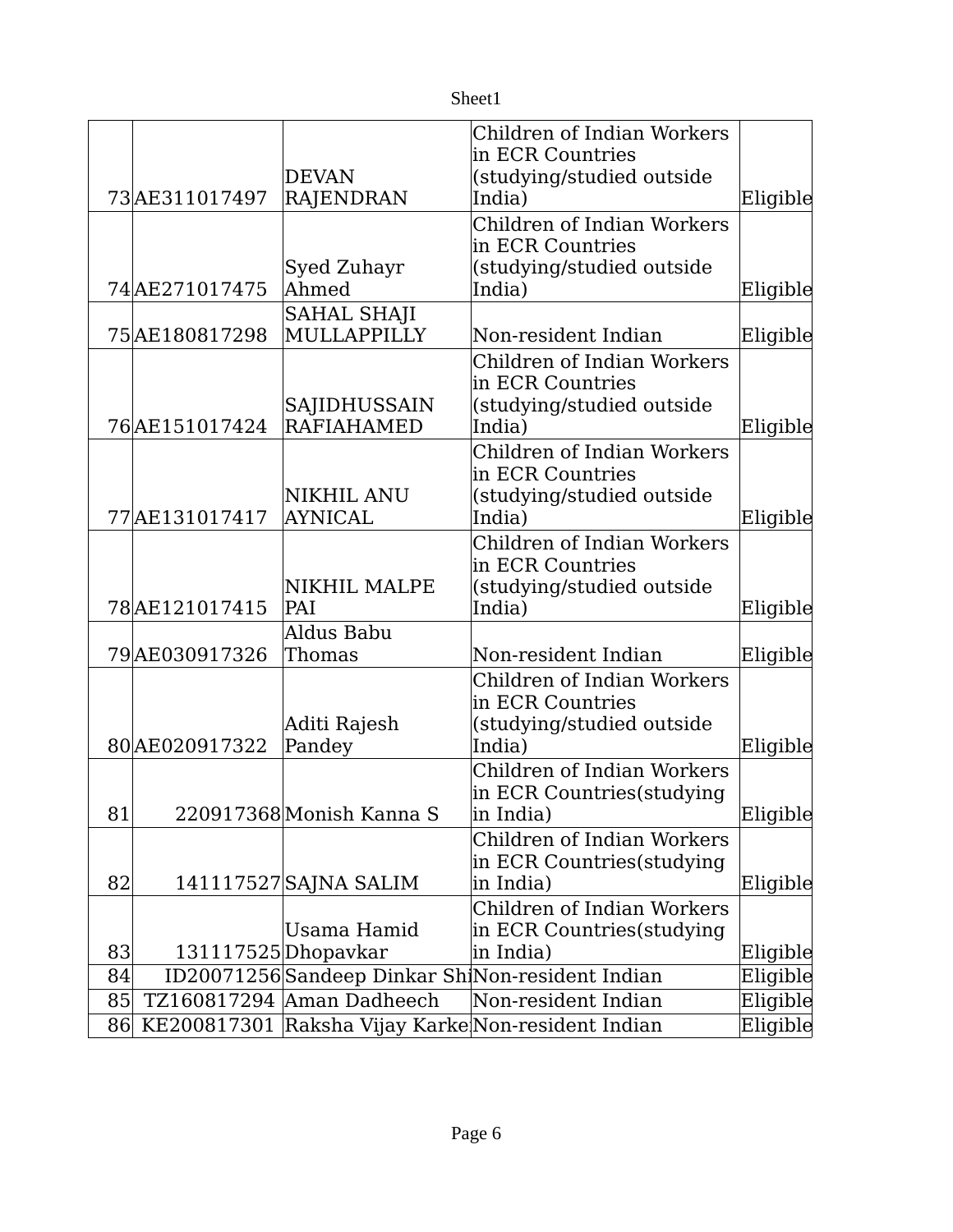Eligible

 $\frac{1}{\epsilon}$ 

 $\mathbf{E}^{\text{max}}$ 

 $\mathbf{E}$ 

 $\hat{\mathbf{F}}$ 

 $\frac{1}{\epsilon}$  $\hat{\mathbf{F}}$ 

 $\frac{1}{\epsilon}$ 

 $\hat{\mathbf{F}}$ 

 $\mathbf{F}$ 

 $\hat{\mathbf{F}}$ 

 $\hat{\mathbf{F}}$  $\hat{\mathbf{F}}$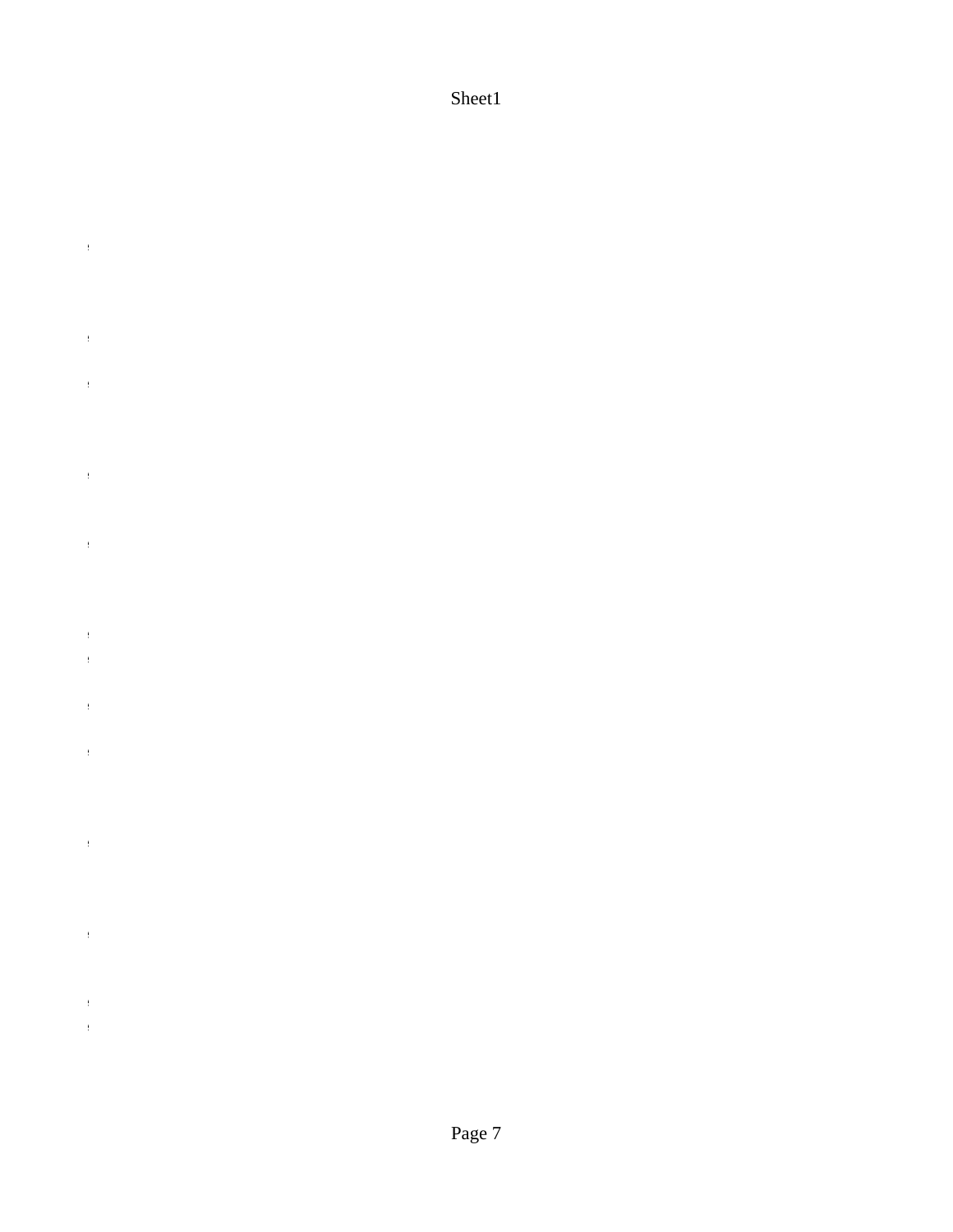$\frac{1}{\epsilon}$  $\hat{\mathbf{F}}$  $\mathbf{F}$  $\hat{\mathbf{F}}$  $\hat{\mathbf{E}}$  $\hat{\mathbf{E}}$  $\langle \rangle$  $\hat{\mathbf{F}}$  $\hat{\mathbf{F}}$  $\hat{\mathbf{F}}$  $\mathbf{F}$  $\frac{1}{\epsilon}$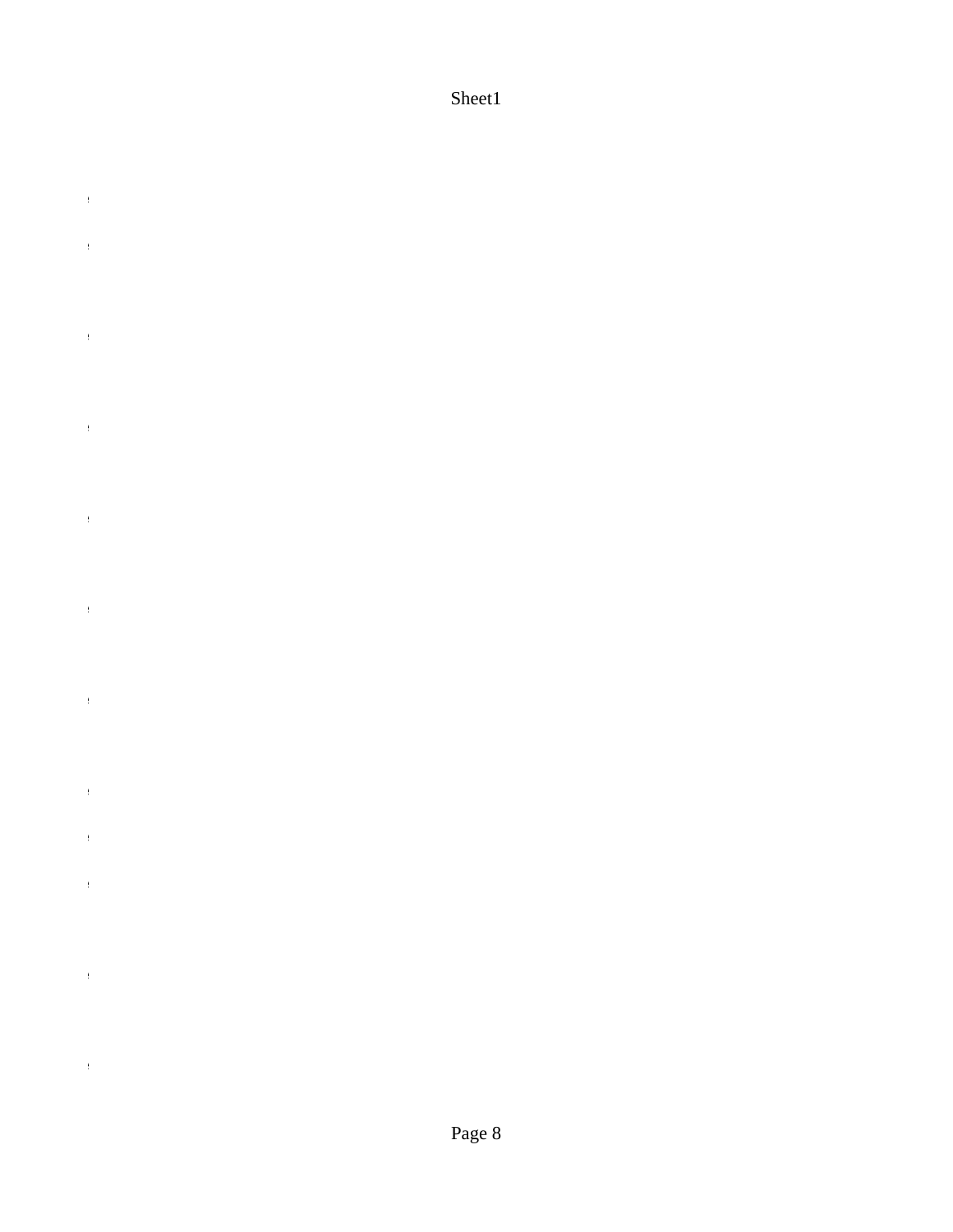$\mathcal{L}$ 

 $\hat{\mathbf{E}}$  $\mathbf{F}$ Eligible  $\ddot{\mathbf{F}}$  $\mathbf{E}$  $\frac{1}{\epsilon}$  $\frac{1}{\epsilon}$  $\bar{\Psi}$ Eligible Eligible Eligible Eligible Eligible Eligible Eligible  $\frac{1}{2}$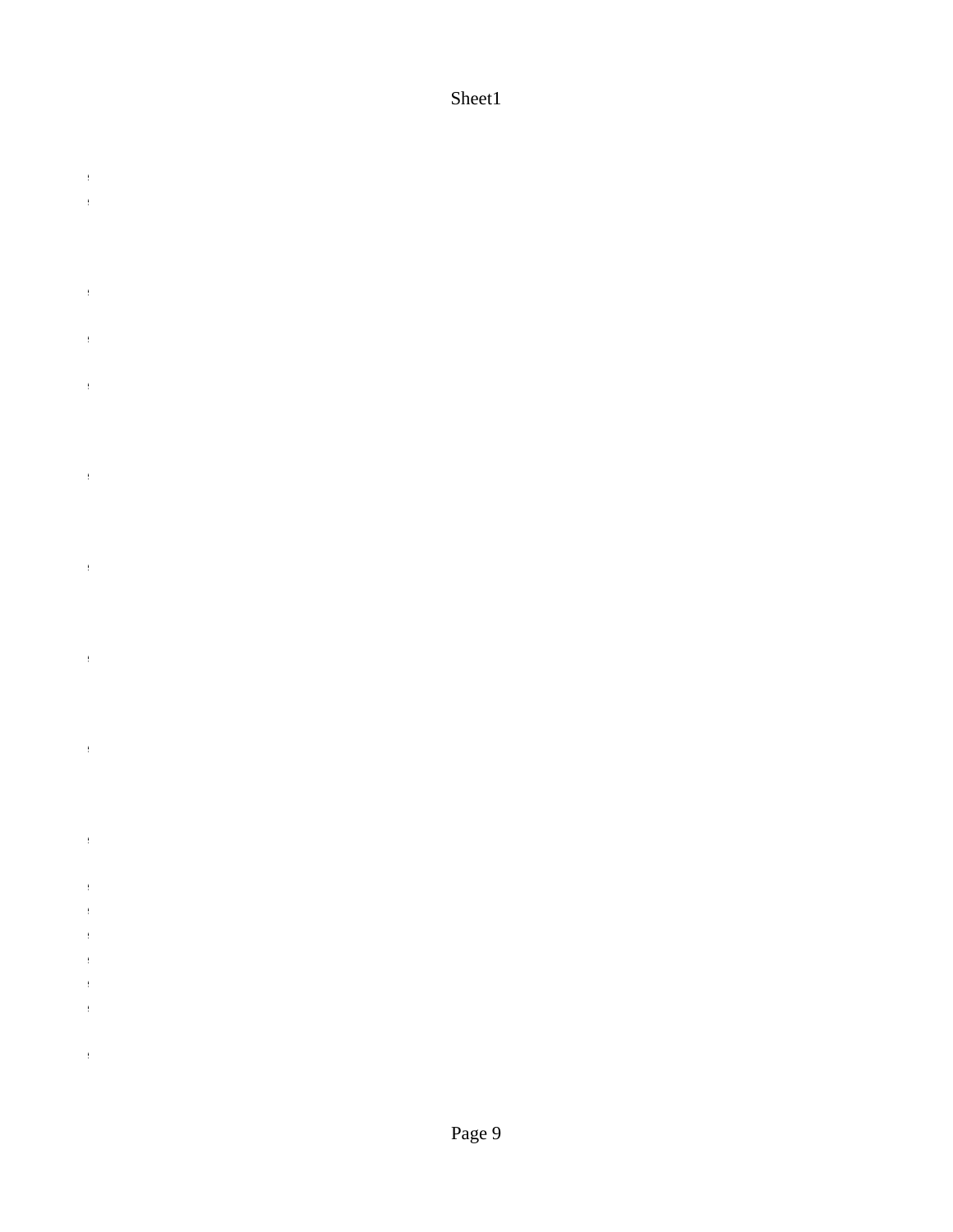$\mathbf{E}$ 

 $\frac{1}{\epsilon}$ 

 $\frac{1}{\epsilon}$ 

 $\hat{\mathbf{F}}$ 

 $\hat{\mathbf{E}}$ 

 $\hat{\mathbf{F}}$ 

 $\hat{\mathbf{F}}$ 

 $\hat{\mathbf{F}}$ 

 $\frac{1}{\sqrt{2}}$ 

 $\mathbf{E}$ 

 $\frac{1}{2}$  $\frac{1}{2}$ 

 $\mathbf{E}^{\text{max}}$ 

Eligible Eligible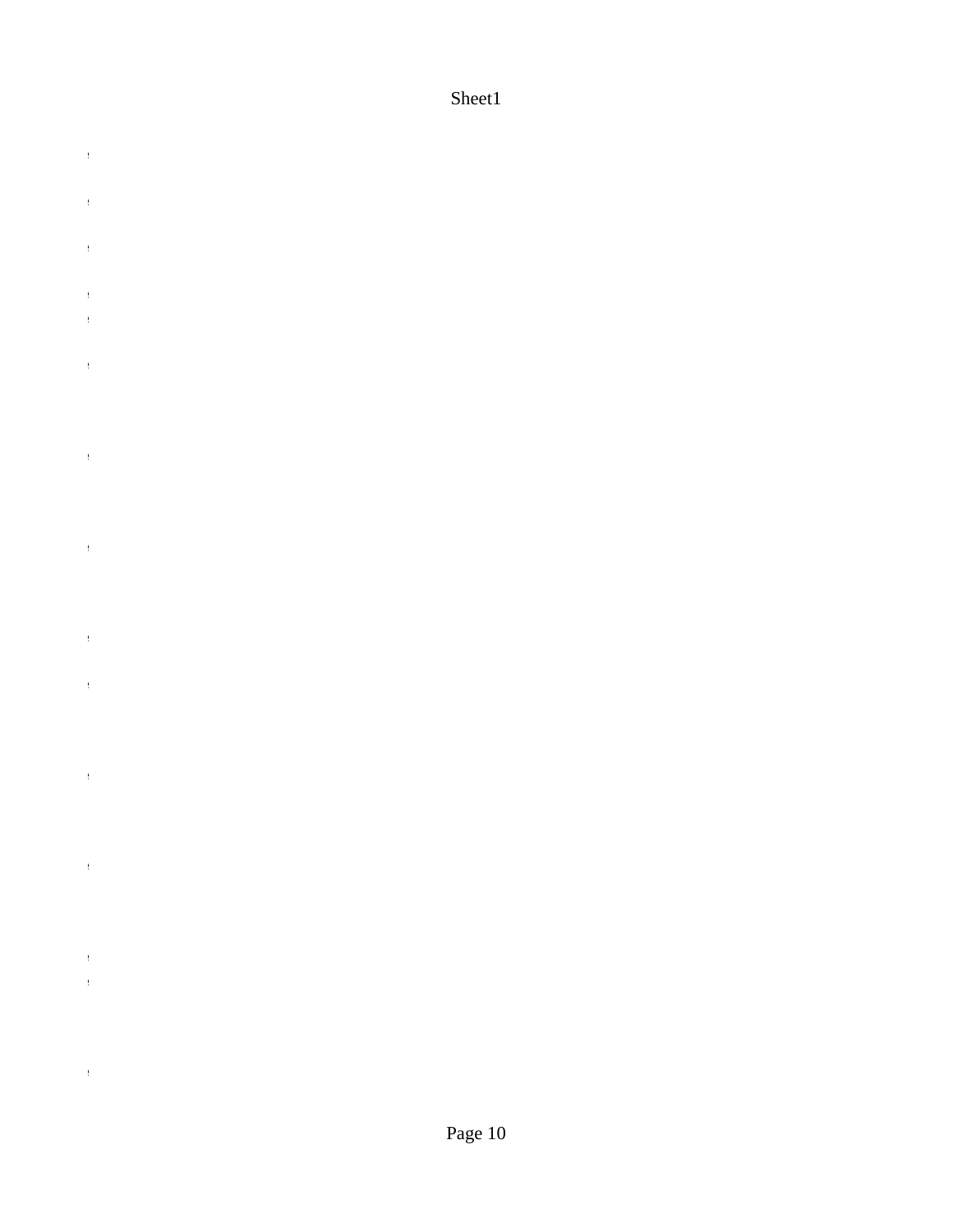$\frac{1}{2}$ 

 $\hat{\mathbf{F}}$ 

 $\bar{\mathcal{F}}$ 

 $\frac{1}{\epsilon}$  $\hat{\mathbf{F}}$ 

 $\mathbf{E}$ 

 $\mathbf{E}^{\text{L}}$ 

 $\widetilde{E}^{(1)}$ 

 $\frac{1}{2}$ 

Eligible

 $\hat{\mathbf{F}}$ 

 $\frac{1}{\epsilon}$ 

 $\frac{1}{2}$ 

Eligible Eligible